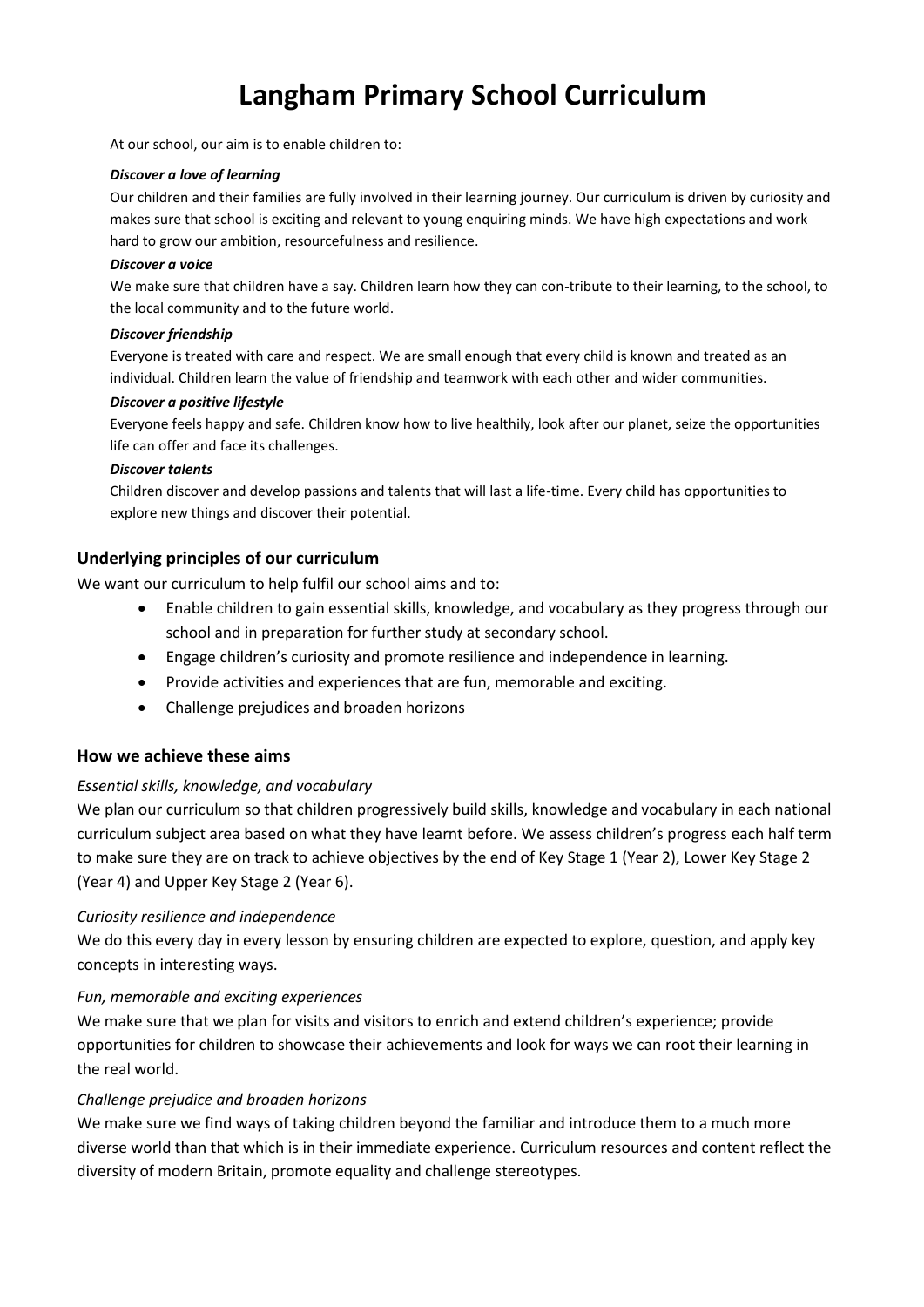## **Accessibility and inclusion**

When planning and delivering the curriculum we recognise that all children have the right to access our full curriculum offer. No child will be excluded from accessing our curriculum and we will endeavour to make all reasonable adjustments necessary to ensure this is the case.

In rare instances, individual children may be prescribed an alternative curriculum as part of their provision for Special Educational Needs or Disability (SEND). Alternative curriculum arrangements for children with SEND must be agreed with parents and documented in the child's One Plan.

# **Right of parents to withdraw children from the curriculum**

Children are required to study all aspects of the National Curriculum and requests for withdrawal are only considered for content beyond its scope, namely Religious Education and Sex Education. Requests for withdrawing from aspects of the curriculum must be submitted in writing and authorised by the headteacher.

## **Planning and assessment**

Subjects are covered either by topics which link relevant areas of study together, or by 'blocks' of in a particular subject. Cross curricular topics are planned and delivered as it helps contextualise what we want children to learn and shows how individual subject disciplines are inter-related. For example, studying an artist in historical context or learning about how scientific principles in physics can be applied to DT. Blocks of subject study are planned and delivered where they do not authentically fit a cross-curricular approach, for example learning a language and most aspects of Religious Education.

Teachers plan half termly topics to deliver our curriculum using an agreed planning format. This identifies opportunities for using and developing basic skills across the curriculum including the use of IT, inviting 'experts' to visit the school and arranging trips to create memorable learning experiences. Topic overviews are shared with parents each half term. We monitor the attainment and progress of children using an assessment framework that we have developed ourselves. It is important to us that we monitor how well children are developing subject skills as well as how quickly they are acquiring relevant subject knowledge. Each half term, we monitor the impact of our curriculum through assessments, looking at children's work and identifying areas for development.

# **Curriculum review and monitoring**

To manage our curriculum, we have grouped National Curriculum Subjects into broader areas apart from English and mathematics.

| Study area                               | Subjects covered          |
|------------------------------------------|---------------------------|
| English                                  | English                   |
| Mathematics                              | <b>Mathematics</b>        |
| Knowledge and Understanding of the world | RE, History and Geography |
| (Humanities)                             |                           |
| <b>Expressive Arts</b>                   | Art and Music             |
| Science and technology                   | Science, Computing, DT    |
| Languages (Key Stage 2 only)             | German                    |
| <b>Healthy Lifestyles</b>                | PE, PHSCE (including SRE) |

Standards in English and mathematics are monitored throughout the school year by the English and Mathematics subject leads. Every half term, one additional subject or study area is highlighted for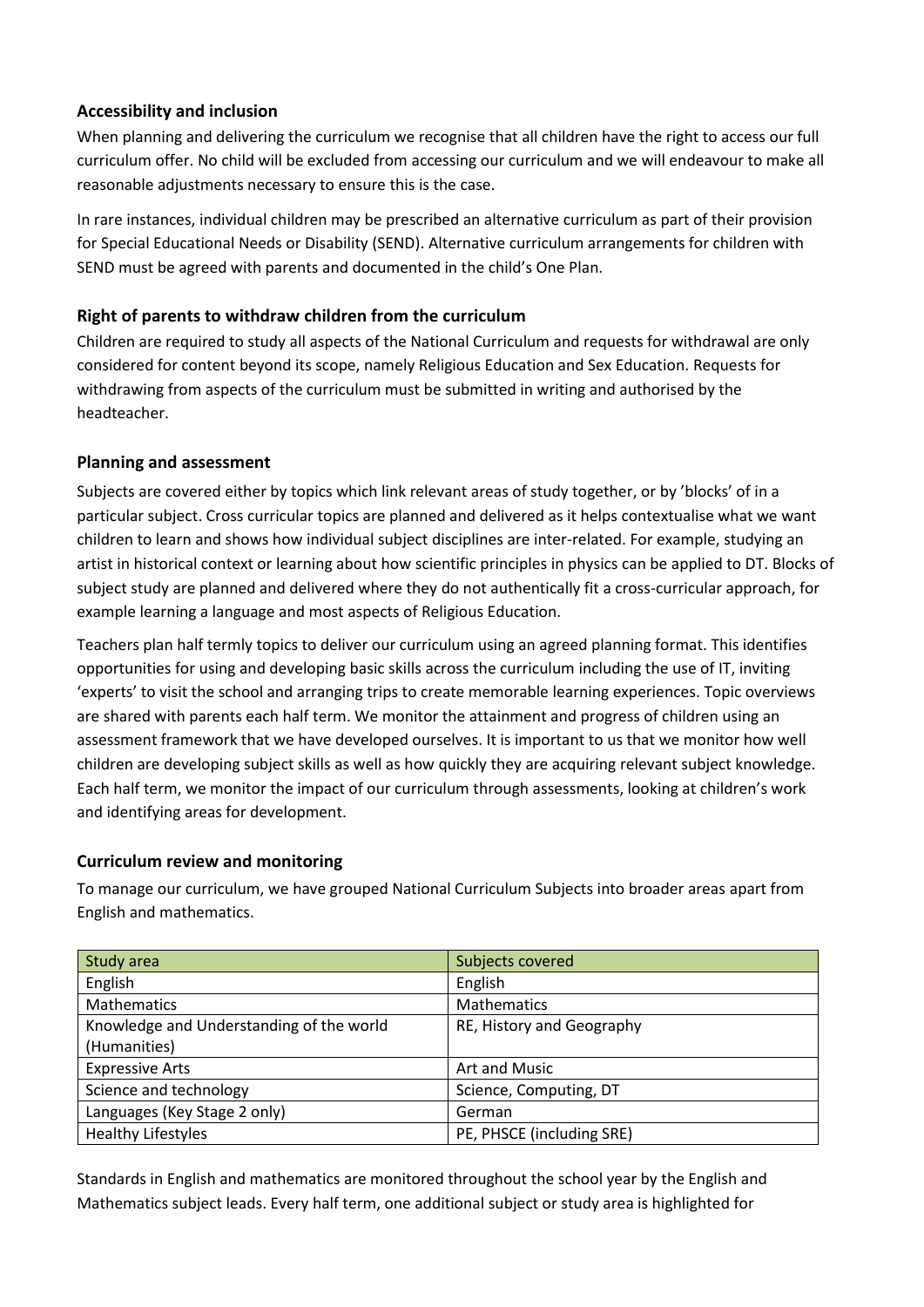monitoring. The curriculum is organised so that the additional curriculum area for monitoring is being taught across the school that term. Monitoring activities include a subject-focused staff meeting and involve reviewing children's work and their assessment outcomes. It may also involve, lesson observations, the quality of displays speaking to pupils about what their learning. This regular monitoring is used to adjust curriculum provision where necessary, prioritise ongoing continuing professional development and inform the school improvement cycle of planning and review.

When we review our curriculum we evaluate the effectiveness of our curriculum intent, implementation, and impact. **Curriculum intent** relates to how well our objectives have been thought through and planned for in our scheme of work and how well work is sequenced and builds on prior learning; **curriculum implementation** relates to how effectively our plans have been translated in day-to-day classroom practice; **curriculum impact** relates to what bearing this has on the experiences of children, what they know and what skills they have developed.

## **British Values**

We create opportunities to promote **positive values essential for being a responsible citizen in modern day Britain** in the following ways:

- Personal Social and Health Education (PSHE) is an important part of the timetable and issues about safety, equality and responsibility are regularly explored.
- Through the school council, children get to learn about democracy in action.
- We find opportunities for children experience cultural traditions first hand.
- Children make regular contributions to the local community, local and national charities.
- Children learn about the challenges facing the world. Our high-profile Eco Team promotes responsible attitude to the environment and respect for the earth's resources.
- Assemblies cover a range of topics and promote our values.

#### **Distinctiveness**

We believe that learning in the Arts is central to self-expression, promoting self-awareness, cultural understanding and having fun and a sense of achievement. That is why we have chosen to develop our curriculum for the arts through Artsmark accreditation.

Langham is rich in natural resources which we use to promote an appreciation of the natural world and benefit from learning outdoors.

Other policies and documents associated with our curriculum:

- Scheme of work
- Planning sheet
- Assessment Policy
- Assessment framework
- English Policy
- Maths Policy (including calculations policy)
- Homework Policy

# **English**

#### **Reading (see also English Policy)**

Learning to read and enjoy literature is an essential part of childhood and the two aspects of reading go hand in hand. Enjoying a wide range of books from an early age builds vocabulary and nurtures an appreciation of the power and joy of the written word. Letters and Sounds provides us with a well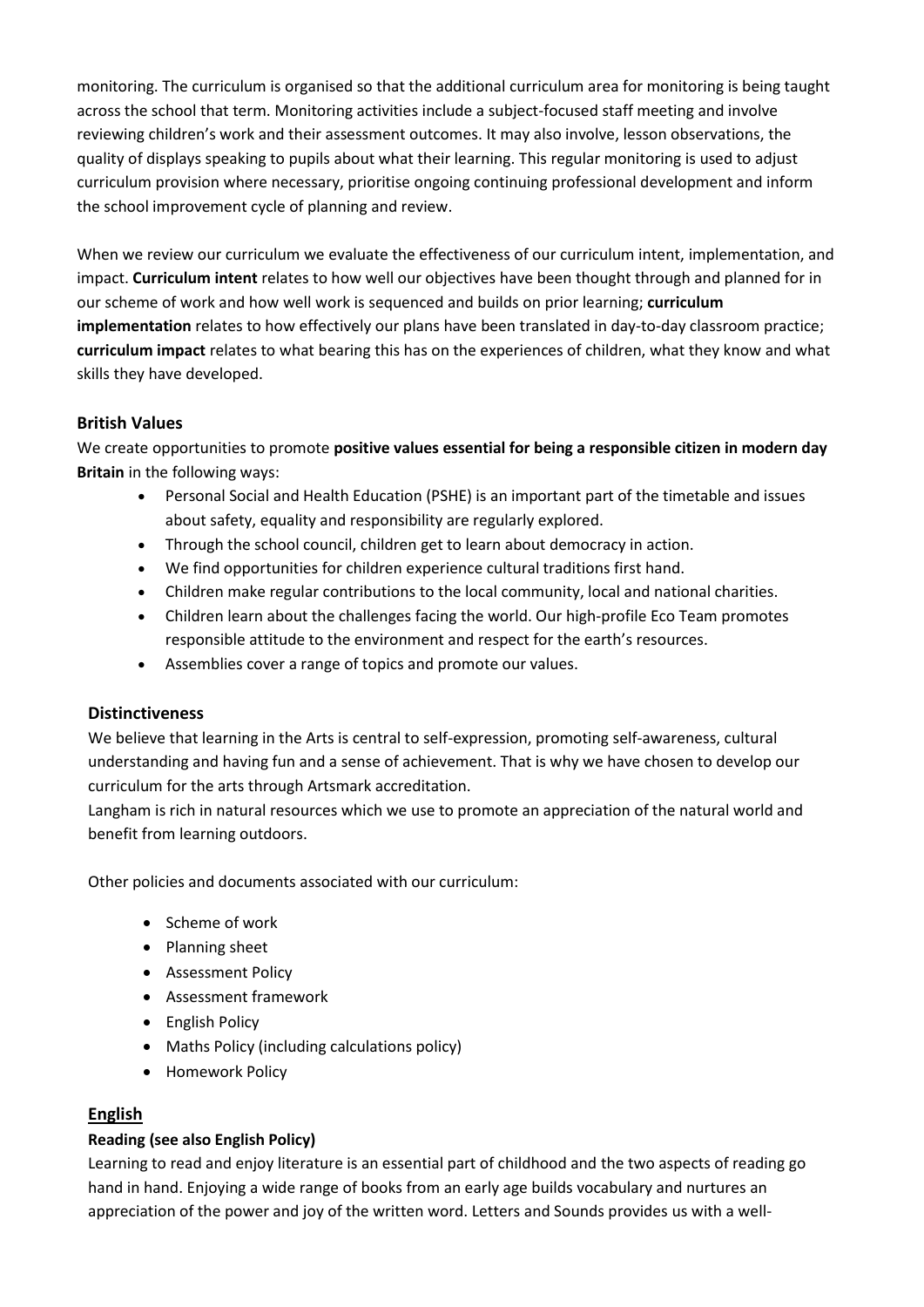structured synthetic phonics programme. As children learn the skills of reading, they work their way through our scheme of phonically decodable reading books. Their reading is kept under regular review while they progress though our reading bands so that when they start Key Stage 2, children are building their fluency and starting to develop a deeper understanding of what they have read.

#### **Writing (see also English Policy)**

We use 'Talk for Writing' strategies to help children develop a fluent, well-structured style of writing. Spelling, punctuation, and grammar are taught progressively through the school and children are expected to apply the same high standards to their writing across the curriculum.

## **Mathematics (see also maths policy/ calculation policy)**

A key priority is securing confidence and fluency in basic number skills. A more detailed overview of how we plan for progress in this aspect of maths is in our calculation policy and maths scheme of work. We provide regular opportunities for children to develop their skills at working mathematically by regularly providing opportunities to explore, explain and solve mathematical problems. We make sure that children learn how maths is applied across the curriculum by identifying authentic links between topics being studied and how mathematics can be used in that context.

# **Science and Technology**

#### **Science**

We have developed our own scheme of work to deliver the objectives of the National Curriculum. Children gain essential scientific knowledge in all scientific areas of study. As far as possible this is achieved through practical demonstration so that children can see, hear, and feel the concepts being learnt. This direct experience is important in helping children understand curriculum content. Children also gradually develop skills in working scientifically as they progress through the curriculum so that by the end of key stage two, they are confident in designing their own scientific investigations with an understanding of how they can control and measure variables.

#### **Computing**

There are three strands to our curriculum for computing. Computer science is about learning how digital systems work and developing skills in basic programming. Digital literacy is concerned with interpreting information in a digital environment. The final aspect is concerned with using various digital applications and devices and is usually taught through other subjects.

#### **DT**

We have developed our own curriculum for Design Technology. Children learn construction techniques with a variety of materials and apply these skills to solve problems; learn about engineering and mechanisms through construction toys and learn basic cooking techniques.

# **Knowledge and Understanding of the World**

#### **History**

Our scheme of work for History develops a sense of chronology in key historical events alongside the key skills of historical enquiry. Historical enquiry involves asking relevant questions, interpreting evidence, and detecting bias. Key historical figures and events are studied to provide the necessary background knowledge and vocabulary for further study in Key Stage 3.

#### **Geography**